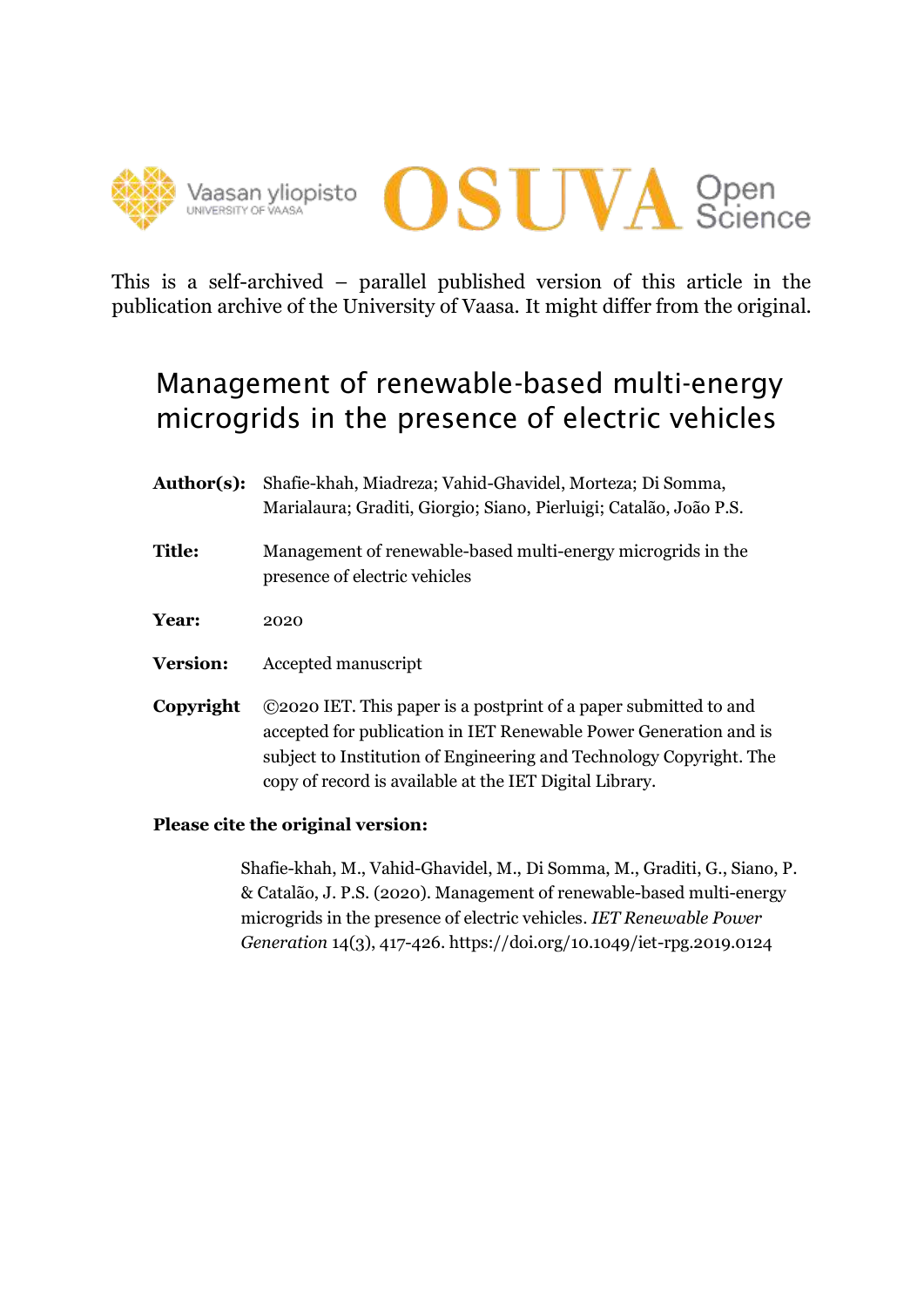## **Management of Renewable-based Multi-Energy Microgrids in the Presence of Electric Vehicles**

Miadreza Shafie-khah <sup>1,\*</sup>, Morteza Vahid-Ghavidel<sup>2</sup>, Marialaura Di Somma<sup>3</sup>, Giorgio Graditi<sup>3</sup>, Pierluigi Siano<sup>4</sup>, João P.S. Catalão<sup>2</sup>

<sup>1</sup> School of Technology and Innovations, University of Vaasa, 65200 Vaasa, Finland

<sup>2</sup> Faculty of Engineering of the University of Porto, and INESC TEC, 4200-465 Porto, Portugal

<sup>3</sup> ENEA - Italian National Agency for New Technologies, Energy and Sustainable Economic Development - CR Portici, 80055 Portici, Italy

<sup>4</sup> Department of Management & Innovation Systems, University of Salerno, Fisciano (SA), 84084 Salerno, Italy \*mshafiek@univaasa.fi

**Abstract: This paper proposes a stochastic optimization programming for scheduling a microgrid considering multiple energy devices and the uncertain nature of renewable energy resources and parking lot-based electric vehicles (EVs). Both thermal and electrical features of the multi-energy system are modeled by considering combined heat and power (CHP) generation, thermal energy storage, and auxiliary boilers. In addition, price-based and incentive-based DR programs are modeled in the proposed multi-energy microgrid to manage a commercial complex including hospital, supermarket, strip mall, hotel and offices. Moreover, a linearized AC power flow is utilized to model the distribution system including EVs. The feasibility of the proposed model is studied on a system based on real data of a commercial complex, and the integration of DR and EVs with multiple energy devices in a microgrid is investigated. The numerical studies show the high impact of EVs on the operation of the multi-energy microgrids.**

| Nomenclature                                            |                                                          | $H_{\rm max}^{\rm \scriptscriptstyle TES}$                   | Maximum heat of thermal energy storage                        |  |  |
|---------------------------------------------------------|----------------------------------------------------------|--------------------------------------------------------------|---------------------------------------------------------------|--|--|
| Indexes                                                 |                                                          | $H^{\mathit{Boil}}$ min                                      | Minimum heat of boiler                                        |  |  |
| Sc                                                      | Index of scenarios                                       | $\eta_{\scriptscriptstyle th}^{\scriptscriptstyle\it Bolil}$ | Thermal efficiency of boiler                                  |  |  |
| $\boldsymbol{N}$                                        | Number of EVs                                            | $V_{\rm max}, V_{\rm min}, V^{Non}$                          | Maximum and minimum voltage, nominal                          |  |  |
| n                                                       | Index of EVs                                             |                                                              | voltage                                                       |  |  |
| $\boldsymbol{B}$                                        | Number of buses                                          | $R_{nn'}$ , $X_{nn'}$                                        | Distribution lines resistance and reactance                   |  |  |
| b, b'                                                   | Index of buses                                           | $\Delta S_{\text{tot}}$                                      | Upper limit in the discretization of<br>quadratic flow (kVA). |  |  |
| Superscripts                                            |                                                          | Variables                                                    |                                                               |  |  |
| <b>TES</b>                                              | Thermal energy storage                                   | $P_t^{req,HP}$                                               | Electric power required by the heat pump                      |  |  |
| Ch                                                      | Charging                                                 | $H_t^{CHP}$                                                  | Heat rate recovered by the CHP                                |  |  |
| Dch                                                     | Discharging                                              |                                                              |                                                               |  |  |
| Parameters                                              |                                                          | $P_{b,t,s}^L$                                                | Customers' demand                                             |  |  |
| $\rho_{\scriptscriptstyle sc}$                          | Probability of scenarios                                 | $PEN_t$                                                      | Penalty of DR programs                                        |  |  |
| $\eta_{\mathit{el}}^{\mathit{CHP}}$                     | Electric efficiency of CHP                               | $DR^{CHP}$                                                   | ramp-down power generation of CHP                             |  |  |
| $\eta_{\scriptscriptstyle th}^{\scriptscriptstyle CHP}$ | Thermal efficiency of CHP                                | $H_t^{\textit{Dis}\, \textit{TES}}$                          | Discharging heat rate of thermal energy<br>storage            |  |  |
| $SOC^{\max}_{n,t,sc}$                                   | Maximum state-of-charge of EV n at time<br>t scenario sc | $H_t^{ch,IES}$                                               | Charging heat rate of thermal energy<br>storage               |  |  |
| $SOC_{n,t,sc}^{\min}$                                   | Minimum state-of-charge of EV n at time t<br>scenario sc | $P^{Boil}$ max                                               | Minimum power of boiler                                       |  |  |
| $P^{CHP \text{ max}}$                                   | Maximum generation of CHP                                | $P_{\scriptscriptstyle Sb}^{\scriptscriptstyle Wh}$          | The injected power from the upper grid                        |  |  |
| $P^{CHP \min}$                                          | Minimum generation of CHP                                | $P_{n,t,sc}^{Ch,EV}$                                         | Charging power of EVs                                         |  |  |
| $P^{\rm W, \rm max}_{t, sc}$                            | Maximum generation of wind unit                          | $P^W_{t,sc}$                                                 | Power generation of wind unit                                 |  |  |
| $P_{t,sc}^{PV, \max}$                                   | Maximum generation of photovoltaic unit                  | $P^{PV}_{t,sc}$                                              | Power generation of PV unit                                   |  |  |
|                                                         |                                                          | $P_{i}^{Load}$<br>$h.t.$ sc                                  | Electric load at bus b                                        |  |  |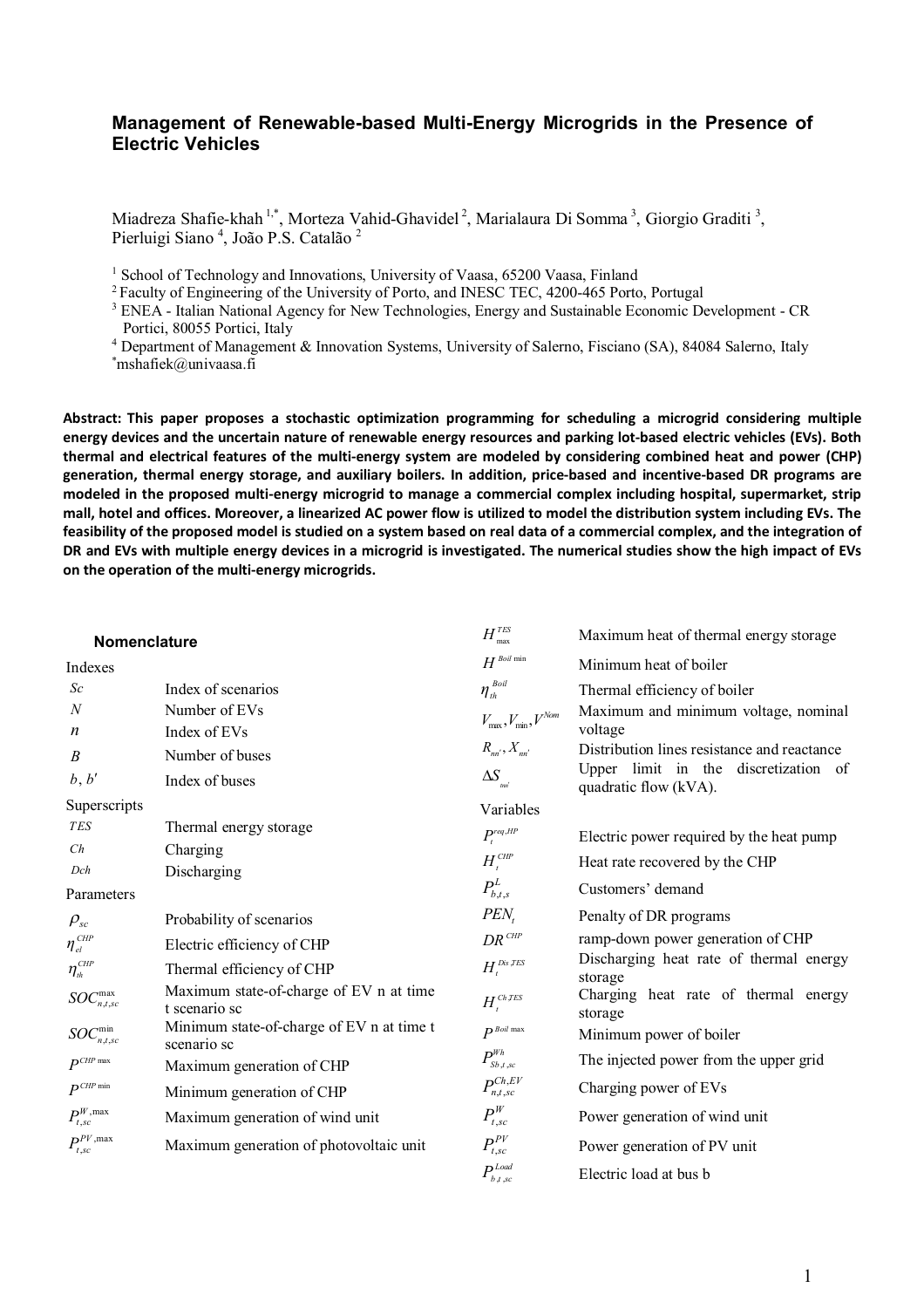| $\Pr_{\cdot}^L$                               | Electricity price after DR                                                                            |  |  |  |  |
|-----------------------------------------------|-------------------------------------------------------------------------------------------------------|--|--|--|--|
| $H_t^{\textit{Boil}}$                         | Heat rate of boiler                                                                                   |  |  |  |  |
| $\Pr^{Wh, gas}$                               | Price of natural gas                                                                                  |  |  |  |  |
| $\Pr_t^{EV}$                                  | Price of energy purchased by EVs                                                                      |  |  |  |  |
| $COP$ <sup>HP</sup>                           | Coefficient of performance of the heat<br>pump                                                        |  |  |  |  |
| $x_{t}^{Boil}$                                | Commitment binary variable of boiler                                                                  |  |  |  |  |
| Ą,                                            | Incentive of DR programs                                                                              |  |  |  |  |
| $UR^{CHP}$                                    | Ramp-up power generation of CHP                                                                       |  |  |  |  |
| $\boldsymbol{x}_{_t}^{\textit{CHP}}$          | Commitment binary variable of CHP                                                                     |  |  |  |  |
| $\Pr_t^{Dch}$                                 | Discharging tariff of EVs                                                                             |  |  |  |  |
| $\Pr_t^{\mathit{Wh},\mathit{el}}$             | Price of buying electricity from<br>the<br>wholesale market                                           |  |  |  |  |
| $P_t^{CHP}$                                   | Generation of CHP                                                                                     |  |  |  |  |
| $LHV_{\rm gas}$                               | lower heat value of natural gas                                                                       |  |  |  |  |
| $P_{n,t,sc}^{Dch,EV}$                         | Discharging power of EVs                                                                              |  |  |  |  |
| $P_{b,t,s}^{L,DR}$                            | Customers' demand by implementing DR                                                                  |  |  |  |  |
| $P_{b,t,s}^{Con}$                             | Contracted power in DR programs                                                                       |  |  |  |  |
| $\mathit{SOC}^{\mathit{EV}}_{n,t,sc}$         | State-of-charge of EV n at time t scenario<br>SC                                                      |  |  |  |  |
| $X^{Ch,EV}_{n,t,sc}$<br>$X^{Dch,EV}_{n,t,sc}$ | Auxiliary binary variables to guarantee the<br>$EV$ is<br>not charge and discharged<br>simultaneously |  |  |  |  |
| $H_t^{^{TES}}$                                | Stored heat at thermal energy storage                                                                 |  |  |  |  |
| $P_{t,sc}^{Loss}$                             | Power loss of the system                                                                              |  |  |  |  |
| $\varphi_{_{\!{\Delta t}}}^{^{TES}}$          | Loss fraction of thermal energy storage                                                               |  |  |  |  |
| I,I2                                          | Current flow, Squared current flow                                                                    |  |  |  |  |
| $_{\rm P+}$                                   | Active power flows in downstream<br>directions                                                        |  |  |  |  |
| P-                                            | Active power flows in upstream directions                                                             |  |  |  |  |
| $Q+$                                          | Reactive power flows in downstream<br>directions                                                      |  |  |  |  |
| Q-                                            | Reactive<br>power flows in<br>upstream<br>directions                                                  |  |  |  |  |
| V, V2                                         | Voltage, Squared voltage                                                                              |  |  |  |  |

## **1. Introduction**

#### *1.1. Motivation*

Distributed energy resources (DER) are being widely used as a suitable option for energy supply more reliable and sustainable [1]–[3]. A DER system can be introduced as an energy system with multiple input and output in which electricity and thermal energy is supplied near customers [2], [3]. DER systems are supposed to have certain policies related to several DERs integration and some useful incentives regarding economic benefits and recovering waste heat from thermal power generations [2]-[7]. To take the advantages of DER systems, it is essential to schedule their operation in an optimum way which may have some challenges in modelling [8]. During operation scheduling of DERs, supply and balance balancing should be taken into account because of not only regular variation of weatherdependent DERs like photovoltaic system (PVs) and wind generators (WG) as well as electric vehicle (EVs) and but also limited operation condition [3], [4], [8]. Considering all above mentioned conditions leads to achieve the best operation strategy which can satisfy electrical and thermal loads of customers [4].

#### *1.2. Literature review*

Some mathematical models were suggested for DER optimization procedure that concentrated mostly on a certain DER technology, such as Combined Heat and Power (CHP) or Combined Cooling Heat and Power (CCHP) systems, while taking economic aspects into consideration [9]–[15]. In [16], a price-based decomposition has been developed as well as a coordination optimization approach which shows a reduction in the daily energy costs. And as stated in [17], multiple DERs are taken into account in the model while energy cost minimization procedure has been carried out.

Moreover, using parking lot (PL)-based EVs are being widely spread. In [18], various standards for EVs, vehicle to grid (V2G) concept and its advantages, the effect of charging strategy, as well as the comparison among uncoordinated and coordinated strategies for charging have been studied. In [19], the current conditions of EV technologies, effects of EV penetration, and the relation among EV and the smart grids have been investigated. In [20], a review has been provided for scheduling of plug-in EV along with different optimization approaches for EVs integration in the electrical systems. This review has involved an assessment on different charging strategies, objective functions, earlier mathematical modeling, heuristic algorithm methods, along with a comparison of these approaches.

Since demand response (DR) is another effective way to provide cost-efficient balance among supply and demand, combination of DR, EV and other DERs are being investigated recently. In [21]-[23], different studies on EVs and DR programs have been conducted. In [24], using an optimal strategy in both price-based demand response (PBDR) and incentive-based demand response (IBDR) programs and several subgroups, the behavior of PL-based EVs has been assessed. The objective function was to maximize the profit of PLs while taking into account the uncertainties of PLs and the electricity market. The amount of participation of EVs in several DR programs is also being optimized. In [25], a stochastic framework has been introduced for the operation of distribution systems considering DERs. In the proposed method, the stochastic nature of electricity prices and the amount of generation of DERs have been also taken into account. In [26], total operation cost and emission have been minimized applying a stochastic approach considering renewable energy resources (RERs) and several DR programs.

One of the main challenges of the data centers in the deregulated electricity market is choosing the utility company as well as scheduling the workload. These challenges are addressed in [27]. The authors in [28] propose a two-stage procedure that allocates the electric vehicles' parking lots and distributed renewable generation simultaneously. A centralized energy trading is modeled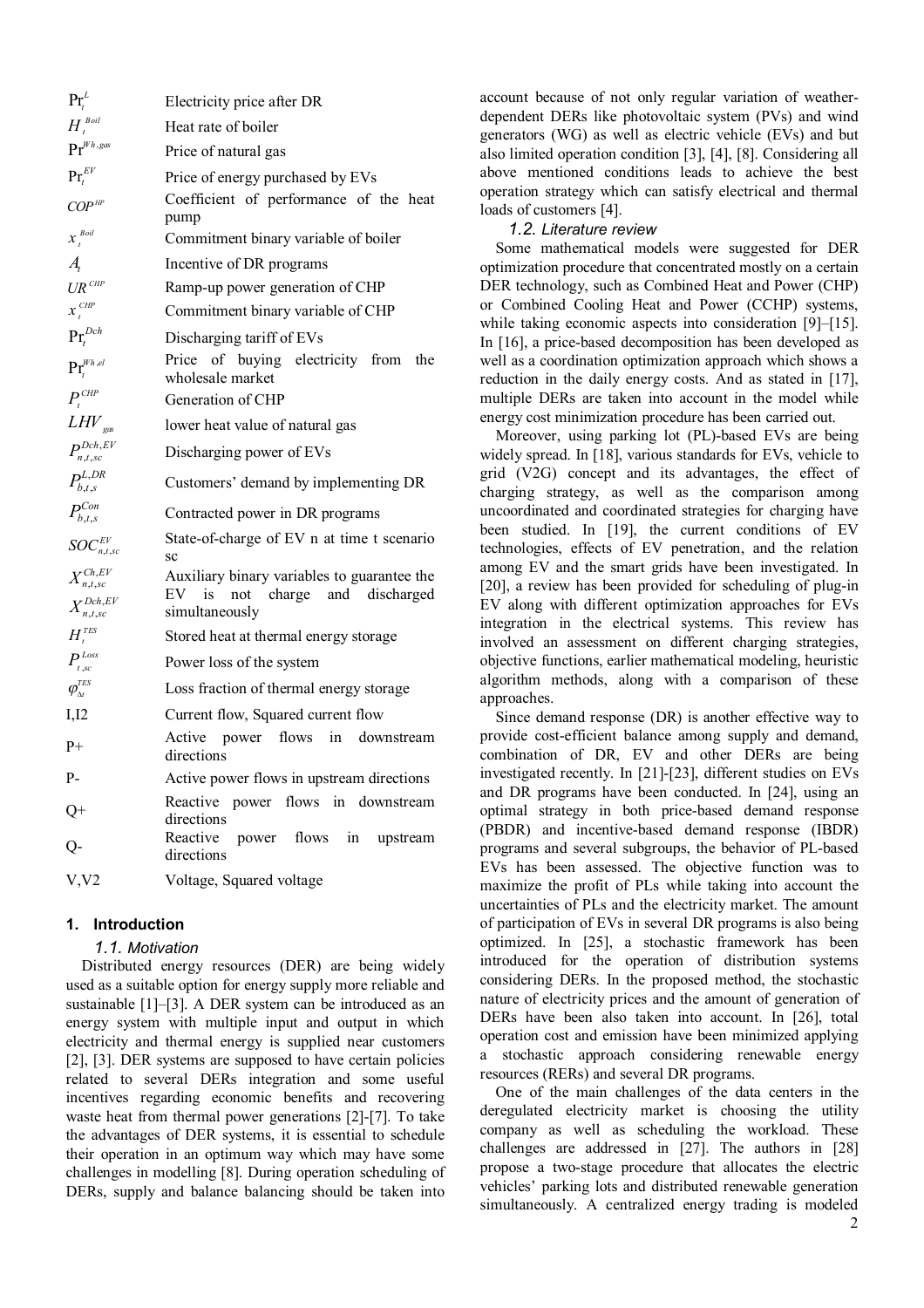through a bi-level optimization approach in Ref. [29]. The effects of uncertainty in [29] are managed through considering probabilistic load model and assuming the risk of renewable generation storage. In order to minimize the generation and discomfort cost of end-users in an optimal power flow optimization problem, authors has proposed a model in Ref. [30] considering voltage and power balance constraints using semidefinite programming relaxation technique. The role of DR programs in smart grids development is studied deeply in [31] such as load participation models in DR programs, integration of demand-side generation into the current power system.

As stated in [32], by employing an IBDR program, PLs' location and size have been accomplished for raising the reliability of distribution system. Meanwhile the Energy Not Supplied (ENS) and system average interruption duration indices (SAIDI) have been calculated. The objective function has been solved by genetic algorithm while considering four scenarios regarding EVs availability. Reference [33] applies IBDR programs and a proper EVs' charging and discharging strategy; a new methodology for a microgrid (MG) has been introduced. The proposed program has aimed to minimize the total operation cost of MG. In [34], for the distribution systems scheduling including EVs and RERs, a model to minimize the whole cost has been presented involving the cost of power supply, EVs and ENS as the reliability costs.

To schedule the operation of DERs, various kinds of uncertainties like RERs generation uncertainty, and EV's owner behavior should be considered. Otherwise, the proper strategies for DER operation might not be optimum one [8]. Uncertainties handling of DERs modeling has been increased in recent studies. A sensitivity analysis on load demands variations has been conducted in [35] to assess the impact on the CCHP systems. A CCHP system has been analyzed in [36] for the various operation strategies while considering inputs as the uncertain parameters like load demand and process efficiency. In Ref. [37], a new modelling is introduced to optimize a CCHP system with uncertain demand. According to [38], there are different methods to overcome uncertainties of network's element. Moreover, to combine stochastic variables, the existence approaches have been reviewed. Likewise, scenarios generation methods to apply in optimization programs for power system operation have been discussed. Although various reports studied the multi-energy systems, to the best of the authors' knowledge a microgrid considering DR, multi-energy systems and EVs that distributed across the network has not been addressed in the literature.

## *1.3. Contributions*

The main contributions of this work are written as follows:

- Proposing a stochastic optimization programming for scheduling a microgrid considering heat loads and electrical loads by considering the stochastic nature of PV generation, wind power generation and PL-based EVs;
- Developing the distribution system model including EVs empowered by a linearized AC power flow;

- Modeling price-based and incentive-based DR programs in a multi-energy microgrid.

## *1.4. Paper organization*

The rest of this paper is organized as follows. Section 2 express the mathematical modeling of the uncertainties and demand response. Section 3 presents the formulation of the multi-energy microgrids. Section 4 devoted to numerical results and discussion. Section 5 concludes the paper.

#### **2. Uncertainty characterization and DR modeling**

## *2.1. Uncertainty handling*

In this section, intermittent nature of PVs, wind generation and PL-based EVs are modeled. This modeling aims to tackle uncertainties caused inaccurate results. It should be noted that since in this study well-addressed and well-known uncertainty models have been applied, the exact distribution exists. Therefore, the stochastic optimization is chosen in this model.

#### *2.1.1 PV*

Solar irradiance is the source of uncertainty in PV systems. To predict solar irradiance, a statistical approach is employed in this paper. To model the solar irradiance uncertainty, Beta probability distribution functions (PDFs) is utilized. It is noteworthy to mention that according to [39] and [38], this function is a famous probability distribution for solar irradiance uncertainty modeling. To define a suitable PDF, via the expected value of the solar irradiance, the relative PDF for each duration is produced. A normal day, i.e. 24 hours is assumed for defining the random solar irradiance. The data which is corresponding to the same times of the day are employed to achieve the PDF related to each time horizon. A lot of scenarios can be generated through fitting uniform random variables to the PDFs with same probability. This approach is repeated for a certain volume of iterations. For the generation of a Beta PDF for each time interval the hourly solar irradiance data are considered. Thus, the PDF that corresponds to the solar irradiance is determined as follows:

$$
f_b(\zeta) = \begin{cases} \frac{\Gamma(\alpha+\beta)}{\Gamma(\alpha)+\Gamma(\beta)} \zeta^{(\alpha-1)} (1-\zeta)^{\beta-1} & 0 \le \zeta \le 1, \alpha \ge 0, \beta \ge 0\\ 0 & \text{otherwise} \end{cases}
$$
\n(1)

In the above equation,  $f_b(\zeta)$  indicates the Beta distribution function, the parameters of the Beta function are denoted by *α* and *β*, which can be calculated through the historical data and  $\zeta$  is the random variable. Finally, the power production is calculated with the following equation.

$$
P_{\text{pv}} = \begin{cases} P_{\text{pv}-\text{Rad}} \cdot \frac{SI}{SI_r} & 0 \leq SI \leq SI_r \\ P_{\text{pv}-\text{Rad}} & SI_r \leq SI \end{cases}
$$
 (2)

where *SI* is solar irradiance and  $SI_r$  is rated to solar irradiance. Moreover, *PPV-Rated* is rated power production of PV. Accordingly, for solar irradiance less than rated one the power production is a percentage of the rated one. While for the solar irradiance more than rated one, the power production is equal the rated one [40].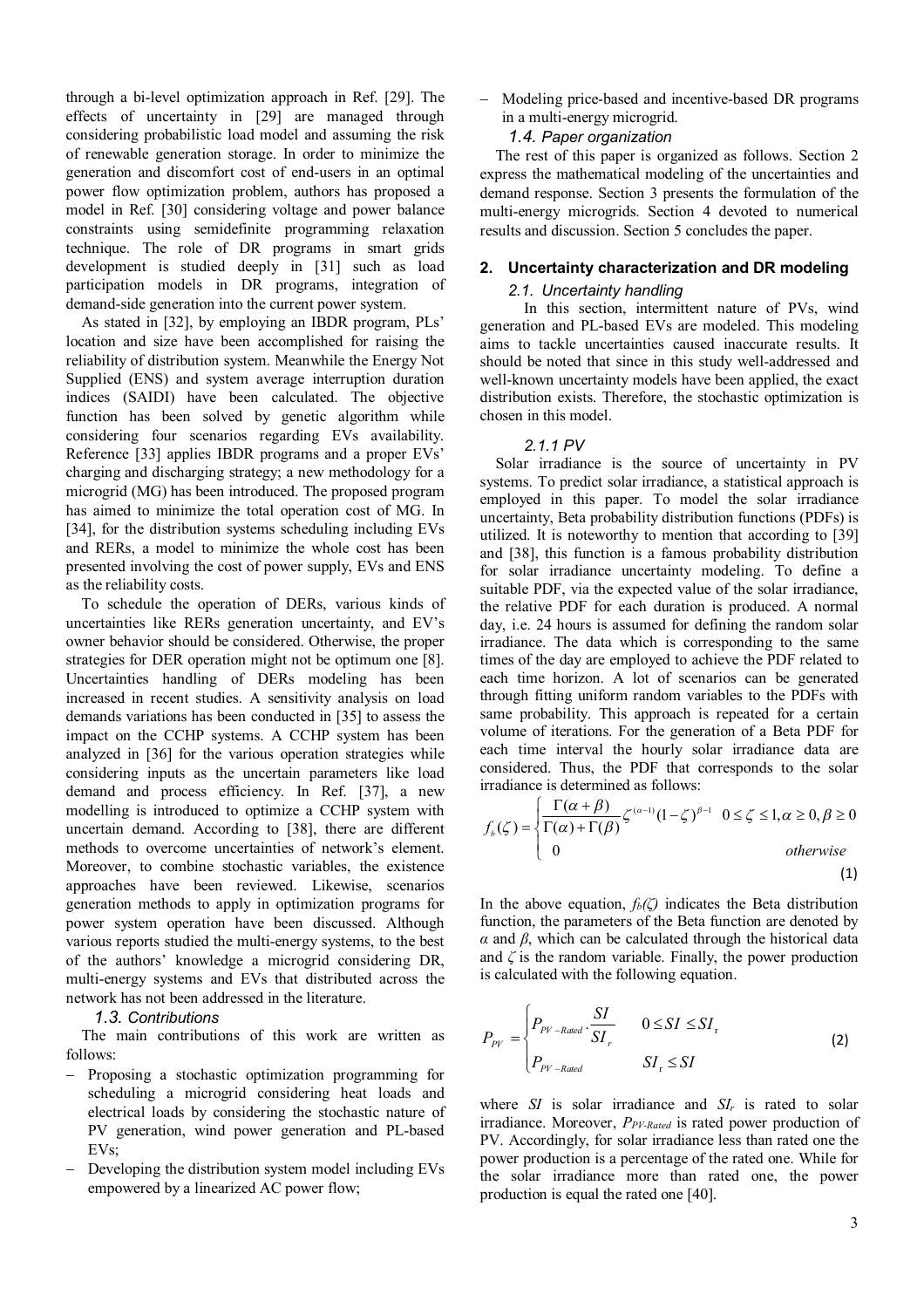## *2.1.2 Wind generation*

For wind generation, wind speed is the uncertain variable. Similar to solar generators, the application of a statistical approach is considered to determine wind speed forecast. Therefore, Rayleigh probability distribution functions (PDFs) is applied to model the wind speed uncertainty. It is worthy to declare that Rayleigh is one of the famous probability distributions that are used for wind speed [41]. The related hourly PDF is generated through the *r* forecasted wind speed. Since horizon time is 24 hours in a day, the related data for this horizon time are engaged to produce 24 PDF corresponding to each hour. Many scenarios can be formed by combining random variables with the same probability in the PDFs. For a number of iterations this approach is repeated. For generating a Rayleigh PDF the hourly wind speed data is employed for each period. To this end, the PDF of the Rayleigh is evaluated through:

$$
f_r(\zeta) = \left(\frac{2\zeta}{c^2}\right) e^{-\left(\frac{\zeta}{c}\right)^2}
$$
 (3)

In the above equation, *fr(ζ)* indicates the Rayleigh distribution function, the parameters of the Beta function are denoted by α and β, which can be calculated through the historical data and *ζ* is the random variable.

Electricity is generated based on wind speed as (4) explains, where  $V_{ci}$   $V_{co}$   $V_r$  and  $P_r$  are cut-in, cut-out, rated wind speeds and rated power output of WT, respectively. Accordingly, when the wind speed is more than cut-out wind speed, no electricity is produced. While, if the wind speed is between cut-out and rated wind speeds, the maximum electricity is produced. In case the wind speed is variated among cut-in and rated wind speed, the generation is linearly dependent to wind speed [44].

$$
P_{w} = \begin{cases} 0 & 0 \le V \le V_{ci}, V_{co} \le V \\ P_{W-Rated} \cdot \frac{V - V_{ci}}{V_{r} - V_{ci}} & V_{ci} \le V < V_{r} \\ P_{W-Rated} & V_{r} \le V \le V_{co} \end{cases}
$$
(4)

## *2.1.3 EV*

Different parameters of EVs include the initial state of charge (SOC), presence duration of EVs in PL, charge/discharge rate, the capacity of EVs' batteries as well as the desired final SOC. These are necessary to model the EV mathematically. However, considering the stochastic behavior of each EV owner, the output for EVs scheduling would be more precise. Therefore, for modelling the EV's behavior the truncated Gaussian distribution is implemented [18]. For generating each scenario, the aforementioned method must be utilized as stated in  $(5) - (7)$ .

$$
SOC_n^{ini} = f_{TG}\Big(X; \mu_{SOC}; \sigma_{SOC}^2; \big(SOC_n^{ini, \text{min}}; SOC_n^{ini, \text{max}}\big)\Big) \quad \forall n \quad (5)
$$

$$
t_n^{av} = f_{TG}\left(X; \mu_{av}; \sigma_{av}^2; \left(t_n^{av, \min}; t_n^{av, \max}\right)\right) \qquad \forall n \qquad (6)
$$

$$
t_n^{dep} = f_{TG}\left(X; \mu_{dep}; \sigma_{dep}^2; \left(\max(t_n^{dep, min}, t_n^{qv}); t_n^{dep, max}\right)\right), \forall n \quad (7)
$$

## *2.1.4 Scenario generation*

The available solar irradiance correlation and wind speed and EV behavior is taken into account by using the historical data from the same period and a correlated approach to scenario generation. As stated in [43], product moment correlation is utilized when the distribution functions are not normal. Moreover, a rank correlated procedure is considered which is not the measurement of the correlation between the real values of the random variables. In this method, the models are sorted ranging from the lowest to the highest values; then for the corresponding ranks, the product moment correlation is measured. It catches the monotonic relationship among the random variables. As well, the rank correlation from a population of *N* pairs of samples (xi, yi) is calculated straightforward. The amount of xi is taken over by the amount of its rank amongst the other models (i.e. 1, 2, …, N). In case the samples are all distinct, each integer takes place only once. While the mean of the ranks is assigned, if some of the samples have identical values with slight difference.

For scenario generation, using historical data, hourly different PDFs are produced. Thus though implementing the scenario tree technique, different output states are explained. Initial output scenarios set will be carried out through employing the interval method. Since dealing with all generated scenarios leads to computation burden, constructing a scenario reduction method is required. The basic concept of scenario reduction is to select a reference scenario and compare this scenario with other scenarios and remove the closest scenario. In this paper, the Kantorovich distance (K-distance) is introduced to calculate the distance among the different scenarios. The scenario with the minimum K-distance is deleted and the probability of a deleted scenario should be added to the reference scenario. Thus, the latest version of scenarios can be obtained as well as the probability of all scenarios. In ref. [42], the scenario reduction model is explained.

#### *2.2. DR Model*

Two DR programs are applied in this paper in one equation to implement DR. One DR program is TOU from price-based DR (PBDR) programs and the other is emergency DR program from incentive-based DR (IBDR) programs. To deal with PBDR programs, price elasticity, which is load reaction to electricity price, should be introduced as follows[43]:

$$
E = \frac{\mathbf{P} \mathbf{r}_0}{P_0} \cdot \frac{\partial P}{\partial \mathbf{P} \mathbf{r}} \tag{8}
$$

Some loads can be reduced without recovering named fixed loads. The sensitivity of those loads is only in a single period called "self-elasticity" with a negative value which is presented as follows:

$$
E(t,t) = \frac{\Pr_0(t)}{P_0(t)} \cdot \frac{P(t) - P_0(t)}{\Pr(t) - \Pr_0(t)} \le 0
$$
\n(9)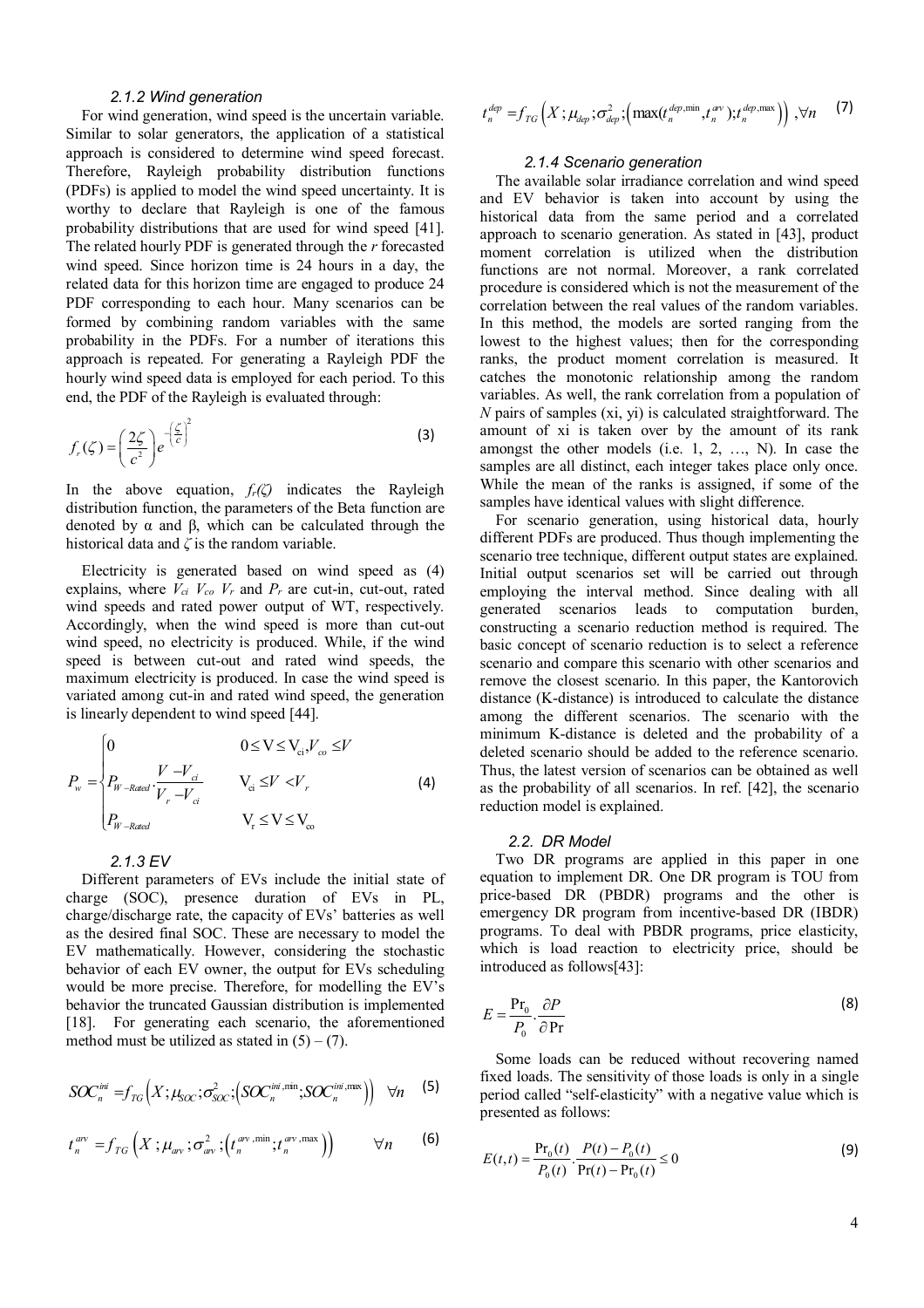The other types of loads can be shifted and recovered from the peak periods to off-peak periods called flexible loads. They have multi period sensitivity and are introduced by "cross elasticity". This value is always positive.

$$
E(t,t') = \frac{\Pr_0(t')}{P_0(t)} \cdot \frac{P(t) - P_0(t)}{\Pr(t') - \Pr_0(t')} \ge 0
$$
\n(10)

The following formulation is a combination of TOU and EDRP while considering elasticity, incentive and penalty concept to implement DR programs and obtain the amount of reduced load. This model is extracted from [43].

$$
P(t) = P_0(t).
$$
  
\n
$$
\left\{1 + \sum_{t \in T} \frac{\Pr(t^{\cdot}) - \Pr_0(t^{\cdot}) + A(t^{\cdot}) + PEN(t^{\cdot})}{\Pr_0(t^{\cdot})} E(t, t^{\cdot})\right\}
$$
 (11)

The cost of DR implementation is also calculated by the following equation from ISO's viewpoint.

$$
C^{DR} = (A(t) \cdot (P_0(t) - P(t))) -
$$
  
\n
$$
(PEN(t) \cdot (P_{con}(t) - (P_0(t) - P(t))))
$$
\n(12)

## **3. Problem Formulation of Multi-Energy Microgrid**

In the proposed model, the objective function is the maximization of operator's profit that is achieved by revenue and cost terms. Operator's revenue includes energy selling to EV owners and energy selling to loads. Operator's cost is also gas and power procurement from wholesale market, power purchase from EV owners, the cost of buying DR from customers, and battery depreciation. According to Fig. 1, there are two sources of heat productions including combined heat and power (CHP) and auxiliary boiler (AB) both supplied by gas. The sources of electricity production are upstream network, CHP, PV, Wind, as well as EVs. The main players that are correlated to the operation of the system are the EV owners. They tend to charge their vehicle with the lower cost or exit from PL with the desired SOC. The EVs have the capability of power injection into the system especially during peak times and the system can manage EVs charging/discharging scheduling. Moreover, the system can implement the DR programs. All these facilities in the system lead to achieve the important objectives such as loss reduction, voltage profile improvement, increasing reliability index, avoiding feeder or transformer congestion, etc. Electricity



*Fig. 1. Scheme for the optimization problem*

## *3.1. Objective Function*

The objective function includes 6 items as follows:

- 1) Revenue from the EV owners' energy purchases.
- 2) Revenue from the load's energy purchase.
- 3) Cost for providing power and gas through the wholesale market.
- 4) Cost of buying energy from EV owners for delivering to the load.
- 5) Cost that belongs to the battery depreciation.
- 6) Cost of buying DR from customers.

The first term refers to the revenue from the selling energy to EVs owner because of charging, i.e. (13). It is an expected function with different scenarios in 24-hour horizon time with one hour time period. The decision variable, EV power charging  $P_{n,t,\kappa}^{Ch,EV}$ , is obtained based on EV charging price  $Pr_t^{EV}$ .

$$
F_1 = \sum_{sc=1}^{Sc} \rho_{sc} \sum_{n=1}^{N} \sum_{t=1}^{24} P_{n,t,sc}^{Ch,EV} \cdot \mathbf{Pr}_t^{EV} \cdot \Delta t
$$
 (13)

The second term refers to the revenue from selling energy to loads including commercial, industrial and residential sectors which is presented in (14). Decision variable, load supply  $P_{b,t,sc}^{Load}$ , is optimized based on load supply price  $P_{t_i}^{L}$  in an expected function.

$$
F_2 = \sum_{sc=1}^{Sc} \rho_{sc} \sum_{b=1}^{B} \sum_{t=1}^{24} P_{b,t,sc}^{Load} \Pr_t^L \Delta t
$$
 (14)

The third term refers to cost of the purchased energy (electricity and gas) from the wholesale market to supplying several load and EV charging, i.e.  $(15)$ . The first term of  $F_3$ is the cost of buying electricity with decision variable  $P_{\text{S}_{b,t,\text{sc}}}^{w_h}$ and the electricity price  $Pr_i^{m_{n,el}}$ . The second term of  $F_3$ includes the cost of buying gas for producing heat in CHP and boiler based on gas price  $Pr^{Wh, gas}$  and decision variables  $P_t^{CHP}$  and  $H_t^{Boil}$ , which are the power from CHP and the heat rate from boiler, respectively.

$$
F_{3} = \sum_{sc=1}^{Sc} \rho_{sc} \sum_{Sb=1}^{2b} \sum_{t=1}^{24} \left[ \left( P_{st,sc}^{Wh} P_{t}^{Wh,el} \right) + \left( P_{et}^{CHP} / \left( \eta_{el}^{CHP} LHV_{gas} \right) \right) + \left[ P_{t}^{Wh,gas} \right] \Delta t \right]
$$
(15)

The term 4 refers to the cost of the EVs offer to the market, which is resulting from discharging the EVs' batteries in the peak hours. This cost that is paid to EV owner is given by (16). The decision variable is power discharging of EV and it is obtained based on discharging price through this expected function.

$$
F_4 = \sum_{sc=1}^{Sc} \rho_{sc} \sum_{n=1}^{N} \sum_{t=1}^{24} P_{n,t,sc}^{Dch,EV} \times \Pr_t^{Dch} \times \Delta t
$$
 (16)

5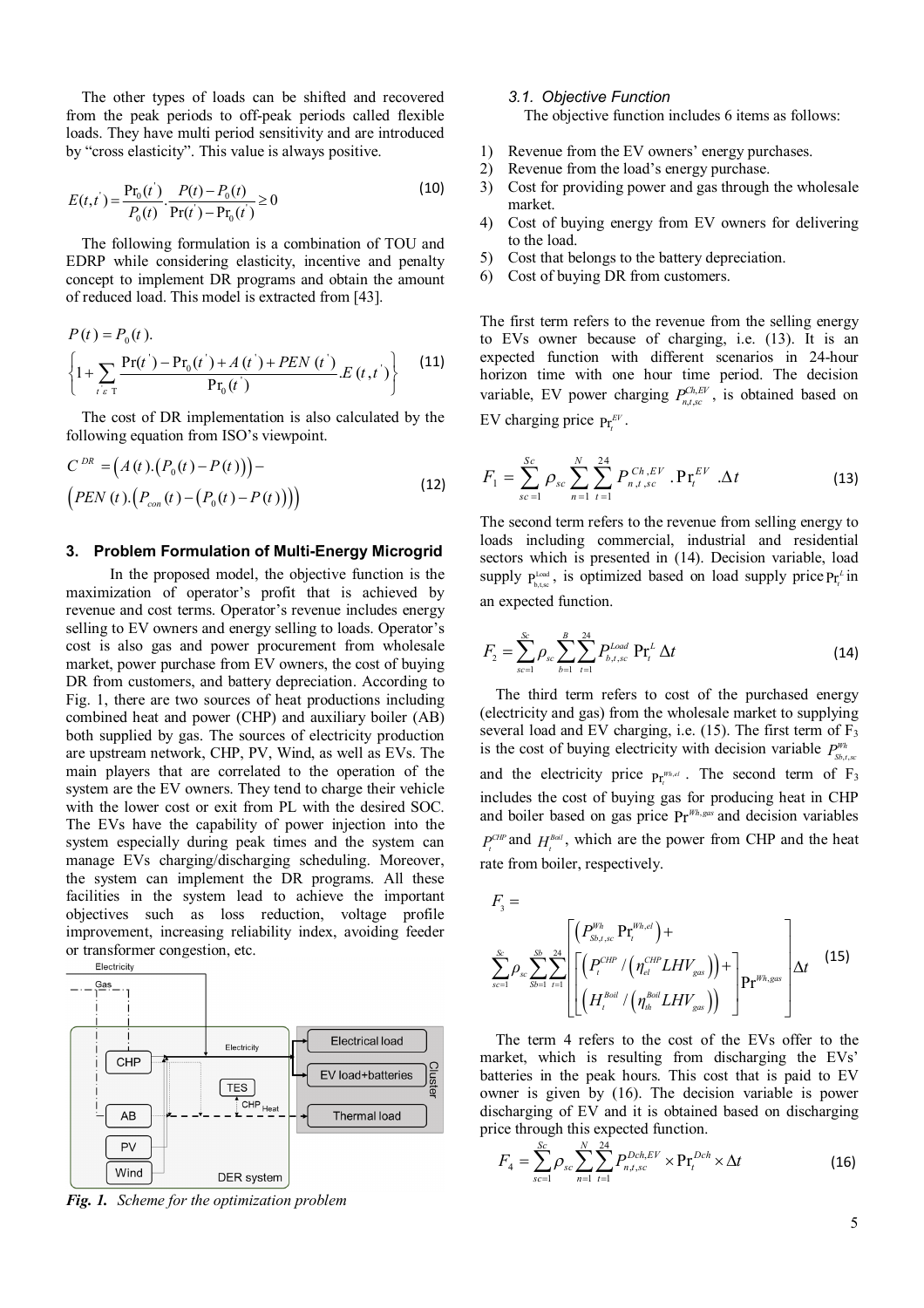Cost that belongs to the battery depreciation is taken into account in term 5. As stated in [23, 24], EV battery's life usually influenced by the depth of discharge. This is calculated based on the amount of energy taken from EV batteries and sold to the system. Therefore, at each discharge situation, operator is charged with another cost based on the certain price for battery depreciation  $C<sup>cd</sup>$ . This cost that is paid to EVs owner is presented in (17).

$$
F_{5} = \sum_{sc=1}^{Sc} \rho_{sc} \sum_{n=1}^{N} \sum_{t=1}^{24} P_{n,t,sc}^{Dch,EV} C^{cd} \Delta t
$$
 (17)

Finally, the last term, i.e. 6, refers the cost of employment of the DR programs as presented in (18). In this DR model, EDRP and TOU programs are combined to implement in this problem.

$$
F_6 = \sum_{s=1}^{NS} \rho_s \sum_{b=2}^{Nb} \sum_{t=1}^{24} \left( \frac{A_t \left( P_{b,t,s}^L - P_{b,t,s}^{L,DR} \right) -}{PEN_t \left( P_{b,t,s}^{Con} - P_{b,t,s}^L + P_{b,t,s}^{L,DR} \right)} \right) \Delta t \quad (18)
$$

After a description of revenue and cost, the objectives function in this part is presented as follows (19).

$$
MAX \t OF = F_1 + F_2 - F_3 - F_4 - F_5 - F_6 \t (19)
$$

Note that the purchased electricity from the wholesale market is consumed for supplying load, charging of EVs and losses. Therefore presenting a program for operational scheduling of system is a technical and economic model.

## *3.2. Constraints*

All constraints regarding the objective function are presented in  $(20) - (55)$ . These constraints are for renewable sources, DERs, network constraints and EVs.

#### *3.2.1 RERs generation*

Based on  $(20) - (21)$ , the output of the solar and wind generation units have limitations that is forecasting the generation in the time period corresponding to solar radiation and wind speed.

$$
0 \le P_{t,sc}^W \le P_{t,sc}^{W,\max} \tag{20}
$$

$$
0 \le P_{t,sc}^{PV} \le P_{t,sc}^{PV,\max} \tag{21}
$$

#### *3.2.2 DERs generation*

The continuous decision variables are the generation levels of all devices, charging and discharging heat rates of storage, whereas the binary decision variables are the ON/OFF status of all devices, as presented below:

## *3.2.2.1 CHP system*

The total electrical power,  $P_t^{CHP}$  (continuous decision variable) provided by the CHP has to be within the limitation of power output, if the device is on:

$$
x_t^{CHP} P^{CHP \text{ min}} \le P_t^{CHP} \le x_t^{CHP} P^{CHP \text{ max}}, \quad \forall t \tag{22}
$$

The variation of power generation between two successive time steps within the ramp-down,  $DR^{CHP}$ , and ramp-up,  $UR^{CHP}$  limits is considered as the ramp rate constraint as follows:

$$
DR^{CHP} \le P_t^{CHP} - P_{t-\Delta t}^{CHP} \le UR^{CHP}, \quad \forall t \tag{23}
$$

The heat rate recovered by the CHP is formulated as:

$$
H_t^{CHP} = P_t^{CHP} \times \eta_{th}^{CHP} / \eta_{el}^{CHP}, \quad \forall t
$$
 (24)

#### *3.2.2.2 Auxiliary Boiler*

The heat rate,  $H_t^{\text{Boll}}$  (continuous decision variable) provided by the boiler is limited, if the device is on, as follows:

$$
x_t^{\text{Boil}} H^{\text{Boil min}} \leq H_t^{\text{Boil}} \leq x_t^{\text{Boil}} P^{\text{Boil max}}, \ \forall t
$$
 (25)

## *3.2.2.3 Thermal Storage*

The amount of energy that is kept at time interval *t* depends on the non-dissipated energy stored at the previous time interval (based on the storage loss fraction), and on the net energy flow, i.e.:

$$
H_t^{TES} = H_{t-\Delta t}^{TES} \left( 1 - \varphi_{\Delta t}^{TES} \right) + \left( H_t^{Ch,TES} - H_t^{Dis,TES} \right) \Delta t, \ \forall t \tag{26}
$$

where  $\varphi_{\Delta t}^{^{TES}}$  is stating the loss fraction, which considers the dissipated thermal energy in the time interval Δ*t*. Further,  $H_t^{Ch,TES}$  is the charging heat rate and  $H_t^{Dis,TES}$  is discharging heat rate, (continuous decision variables). Additional constraints for the thermal storage are in (27) - (31).

$$
H_t^{TES} \le H_{\text{max}}^{TES}, \forall t
$$
 (27)

$$
H_t^{\text{TES}} \geq 0, \forall t \tag{28}
$$

$$
H_t^{Ch,TES} \ge 0, \forall t \tag{29}
$$

$$
H_t^{\text{Dis,TES}} \ge 0, \forall t \tag{30}
$$

$$
H_t^{Ch,TES} \le H_t^{CHP}, \forall t
$$
\n(31)

## *3.2.3 Network Constraints*

Equations  $(32) - (33)$  present power balance for active and reactive power. Voltage balance is indicated in (34). The limitations of active and reactive power are calculated in  $(35) - (36)$ , respectively. Linearized branch power flow for radial networks is presented in  $(37) - (44)$ . Linearization of active and reactive power is conducted by (37) and piecewise linearization of constraints is performed by (38) – (44) [44]. Power factor constraint is brought in inequality in (45).

$$
P_{\mathcal{S}_{b,f,\mathcal{SC}}}^{\mathcal{W}_{h}} + P_{b,f,\mathcal{SC}}^{\mathcal{PV}} + P_{b,f,\mathcal{SC}}^{\mathcal{W}} + P_{b,f,\mathcal{SC}}^{\mathcal{CHP}} + \sum_{EV} P_{n,f,\mathcal{SC}}^{\mathcal{D}ch,EV} - \sum_{EV} P_{n,f,\mathcal{SC}}^{\mathcal{C}h,EV} + \sum_{b' \in B} (P_{t,b,b'}^{+} - P_{t,b,b'}^{-}) - \sum_{b' \in B} [(P_{t,b,b'}^{+} - P_{t,b,b'}^{-}) + R_{b,b'} I_{t,b,b'}] = P_{b,t,\mathcal{SC}}^{\text{Load}} \quad \forall t, \forall b.
$$
\n(32)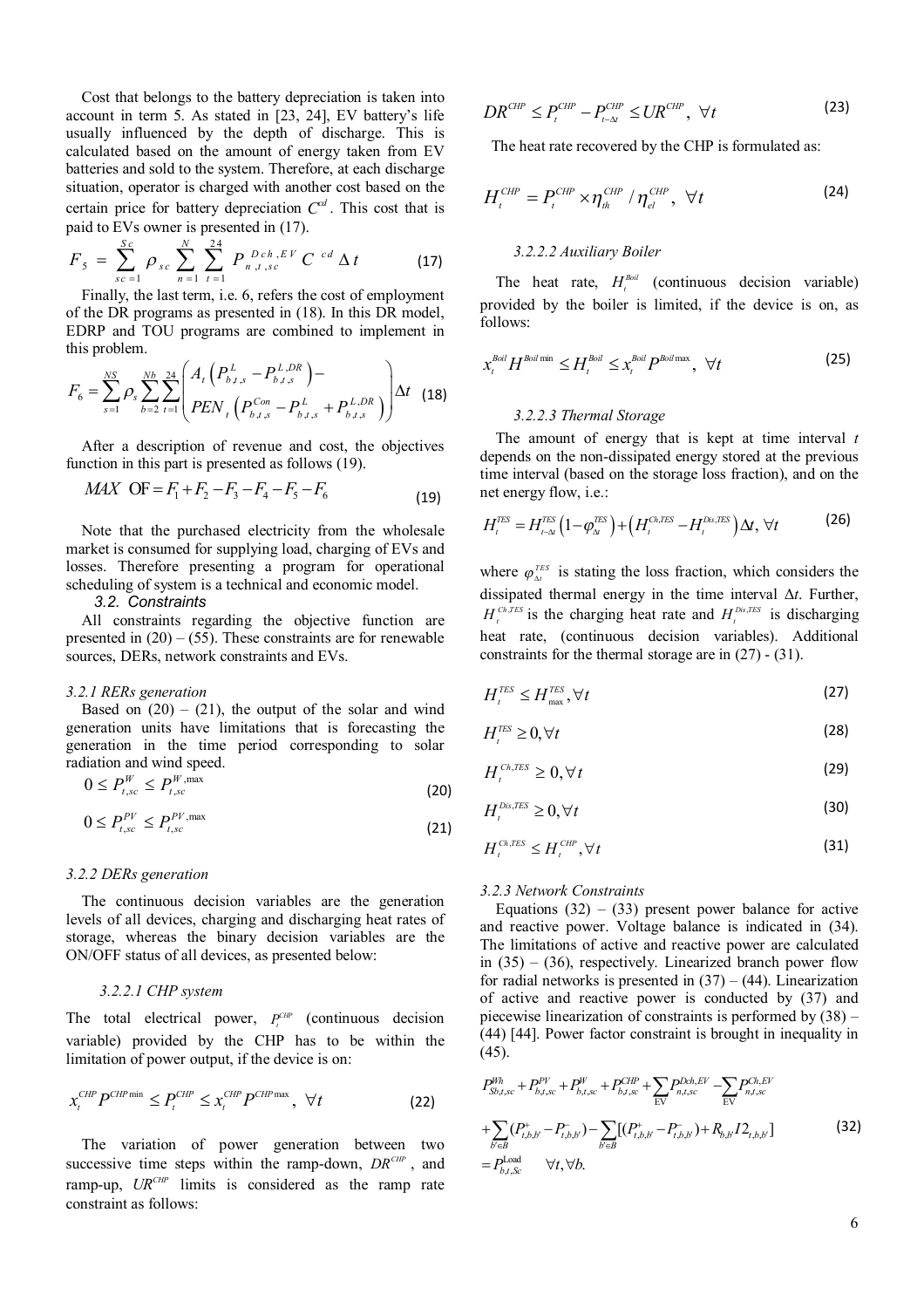$$
Q_{\mathcal{S}_{b,t,sc}}^{\mathcal{W}_{h}} + Q_{b,t,sc}^{\mathcal{V}'} + Q_{b,t,sc}^{\mathcal{V}} + Q_{b,t,sc}^{\mathcal{H}P} + \sum_{EV} Q_{n,t,sc}^{\mathcal{D}_{h,EV}} - \sum_{EV} Q_{n,t,sc}^{\mathcal{D}_{h,EV}} + \sum_{b \in B} (Q_{t,b,b}^{\dagger} - Q_{t,b,b}^{\dagger}) - \sum_{b \in B} [ (Q_{t,b,b}^{\dagger} - Q_{t,b,b}^{\dagger}) + X_{b,b}^{\dagger} I_{a,b,b}^{\dagger} ]
$$
\n
$$
= Q_{b,t,sc}^{\text{load}} \quad \forall t, \forall b.
$$
\n(33)

$$
V2_{t,b} - 2R_{b,b'}(P_{t,b,b'}^+ - P_{t,b,b'}^-) - 2X_{b,b'}(Q_{t,b,b'}^+ - Q_{t,b,b}^-)
$$
  
-
$$
(34)
$$

$$
-(R_{b,b'}^2 + X_{b,b'}^2)I2_{t,b,b'} - V2_{t,b'} = 0 \qquad \forall t, \forall b.
$$

$$
P_{t,b,b'}^{+} + P_{t,b,b'}^{-} \le V^{Nom} I_{b,b'}^{Max} \qquad \forall t, \forall b.
$$
 (35)

$$
Q_{t,b,b'}^+ + Q_{t,b,b'}^- \le V^{Nom} \times I_{b,b'}^{Max} \qquad \forall t, \forall b.
$$
 (36)

$$
V 2_{t,b}^{Nom} I 2_{t,b,b'} =
$$
  
 
$$
\sum (2\tau - 1)\Delta S_{t,b,b'} \Delta P_{t,b,b'} + \sum (2\tau - 1)\Delta S_{t,b,b'} \Delta Q_{t,b,b'} \quad \forall t, \forall b.
$$
 (37)

 $\tau$   $\tau$ 

$$
P_{t,b,b'}^+ + P_{t,b,b'}^- = \sum_{\tau} \Delta P_{t,b,b'}(\tau) \qquad \forall t, \forall b.
$$
 (38)

$$
Q_{t,b,b}^+ + Q_{t,b,b}^- = \sum_{\tau} \Delta Q_{t,b,b}(\tau) \qquad \forall t, \forall b.
$$
 (39)

$$
\Delta P_{t,b,b'}(\tau) \le \Delta S_{t,b,b'}^{\phantom{1}}, \Delta Q_{t,b,b'}(\tau) \le \Delta S_{t,b,b'}^{\phantom{1}}, \quad \forall t, \forall b. \tag{40}
$$

$$
I2_{t,b,b'} \leq (I_{b,b'}^{Max})^2 \qquad \forall t, \forall b. \tag{41}
$$

$$
V_{Min}^2 \le V 2 \le V_{Max}^2 \qquad \forall t, \forall b. \tag{42}
$$

$$
V2_{t,b}^{\text{Nm}} = (V^{\text{Norm}})^2 \qquad \forall t, \forall b. \tag{43}
$$

$$
\Delta S_{t,b,b'} = \frac{V^{Nom} I_{b,b'}^{Max}}{\tau} \qquad \forall t, \forall b.
$$
 (44)

$$
P_{t,b}^{\overline{U}}\tan(\cos^{-1}(-\theta)) \leq Q_{t,b}^{\overline{U}} \leq P_{t,b}^{\overline{U}}\tan(\cos^{-1}(\theta)) \qquad \forall t, \forall b. \tag{45}
$$

#### *3.2.4 Line Capacity and Bus Voltage*

Due to the thermal capacity of line, the power flow of branch should not be more than the maximum permissible power of branch. Besides, the voltage of each bus must not be greater than its maximum range of voltage and also not be lower than its minimum value. To this end, inequalities  $(46) - (47)$  are used.

$$
S_{b,t,Sc} \le S_{b,t}^{Max} \tag{46}
$$

$$
V_{\min} = 0.95 \le V_{b,t,Sc} \le V_{\max} = 1.05\tag{47}
$$

## *3.2.5 Thermal Balance*

Based on the thermal energy balance, the total heat rate generated is equal to the heat rate demand that is indicated in (48).

$$
H_t^{CHP} + H_t^{Boll} + H_t^{Dis, TES} = H_t^L + H_t^{Ch, TES}, "t
$$
\n(48)



*Fig. 2. Framework of the proposed model*

#### *3.2.6 EV Constraints*

In this work, the EV are considered at it cannot be charged and discharged at the same time. This can be achieved through (49). Based on (50), the total SOC of the EV cannot surpass the range of SOC of each EV. As well, with reference to Eq. (51) the EVs' SOC at each time related to lots of factors such as leftover amount of SOC of the EV from the previous hour, the volume of the exchanged power with the system and PL, the efficiency of charging and discharging and initial SOC of EV [17,24]. The constraint (52) states the volume of energy that is purchased of every EV from PL cannot exceed its maximum value. Likely, the constraint (53) shows the volume of energy that each EV sold to PL cannot exceed its maximum. Finally, according to (54) the operation of charge and discharge of each EV must be perfectly valid in which in departure time of PL, the SOC of EV comes to the desired SOC.

$$
X_{n,t,sc}^{ChEV} + X_{n,t,sc}^{DchEV} \le 1 \qquad \forall n,t,sc
$$
 (49)

$$
SOCn,t,scmin \leq SOCn,t,scEV \leq SOCn,t,scmax \forall n, t, sc
$$
 (50)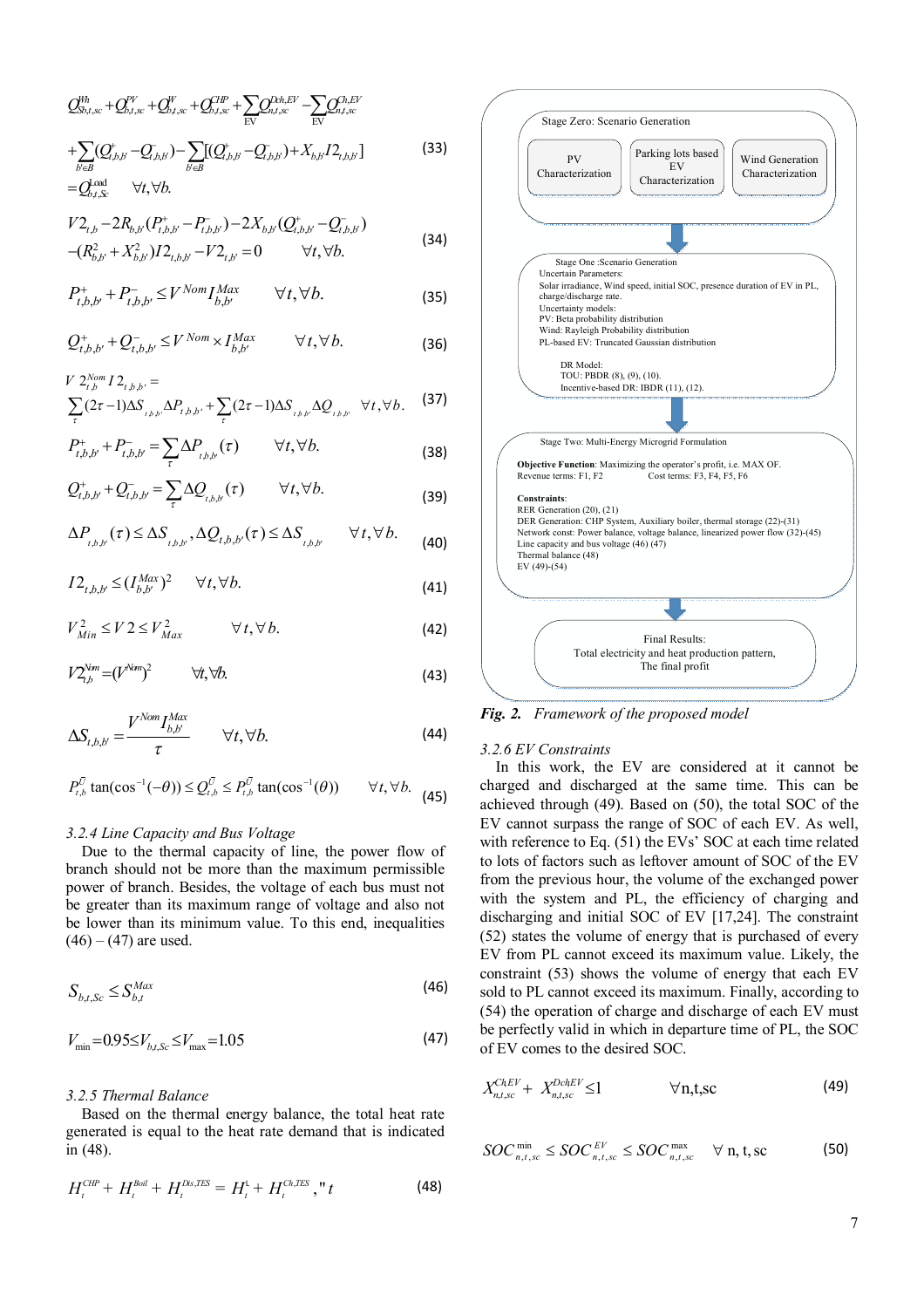$$
SOC_{n,t,sc}^{EV} = SOC_{n,t,sc}^{EV} + (P_{n,t,sc}^{Ch,EV} \Delta t \eta_{ch})
$$

$$
-\left(\frac{P_{n,t,sc}^{Dch,EV} \Delta t}{\eta_{Dch}}\right) + SOC_{n,t,sc}^{EV,Arv} \forall n,t,sc
$$
(51)

$$
0 \le P_{n,t,\infty}^{Ch,EV} \le X_{n,t,\infty}^{ch,EV} P_n^{\max} \qquad \forall \text{ n,t,sc}
$$
 (52)

$$
0 \le P_{n,t,\text{sc}}^{Dch,EV} \le X_{n,t,\text{sc}}^{Dch,EV} P_n^{\text{max}} \qquad \forall \text{ n,t,sc}
$$
 (53)

$$
SOC_{n,t,sc}^{EV} = SOC_{n,t,sc}^{EV,dep} \qquad \forall n, t_{dep}, sc \qquad (54)
$$

The proposed framework of this model is depicted in Fig. 2. In the stage zero, the scenarios for different considered items are characterized. In the next stage, the uncertain parameters and scenario generation functions are taken into account. Moreover, the utilized DR programs are also considered, i.e. PBDR and IBDR. Then, in stage two, the multi-energy microgrid total model is formulated from the microgrid operator's viewpoint. Thus, the objective function which are procured from gas and/or electricity power resources. Besides that, the constraints such as RER generation, DER generation, and the network constraints are taken into account, line capacity and bus voltage and thermal balance. Finally, the results including final objective function, total electricity and heat production pattern are indicated.

## **4. Simulation Results and Discussion**

This model is studied by considering different kind of customers that are represented as follows: hospital, supermarket, strip mall, hotel and small office.

This program is implemented on the standard IEEE 15 bus distribution system for a whole day, i.e. 24 hours. The proposed model is simulated using a PC System with 6GB RAM and 2.43GHz CPU speed. The solution takes about 140 seconds. The data of this test system which is shown in Fig. 3 are taken from [45]. One wind turbine and PV systems are installed on bus 12 with specifications power rated of 200 *kW*, cut-in speed of 4 *m/s*, nominal speed of 14 *m/s*, and cut-out speed of 25 *m/s*. 200 kW PV systems are installed in the test system that each of them is composed of  $10 \times 10$  kW solar panels with efficiency 18.6 percent and  $S_{PV} = 40 \; m^2$ .

Also, the PL is installed on bus 11, assumed that 300 EVs is parked in PL. The load profile of the test system is demonstrated in Fig. 4 and the share of each bus of hourly demand is given in Table 1.

The loads' power factor assumed to be 0.95 lagging. As well, fixed power factor, i.e. 1, is considered for the wind and PV units. A 24 hours day is divided in three time intervals as follows: off peak (1-6 and 22-24), mid peak (7- 10 and 16-18), and on peak (11-15 and 19-21).

In the following, the main required data and their values for the optimal operation of the system are given. Charge and discharge efficiency of EVs' batteries are assumed 90% and 95%, respectively. The battery capacity is assumed to be 50 kWh and batteries of EV are charged and discharged with a constant power of 10 kW per hour. Up to 85% of the rated battery capacity is considered as the depletion of EV battery for optimization of the EV battery life [33-34].



*Fig. 3. IEEE 15-bus distribution system*



*Fig. 4. The load profiles of the test system for different customers*

| Table 1 Self and cross elasticity |  |  |
|-----------------------------------|--|--|
|-----------------------------------|--|--|

|          | On peak | Mid peak | Off peak |
|----------|---------|----------|----------|
| On peak  | $-0.1$  | 0.016    | 0.012    |
| Mid peak | 0.016   | $-0.1$   | 0.01     |
| Off peak | 0.012   | 0.01     | $-0.1$   |

The price elasticity of the demand is considered as listed in Table 1. Furthermore, the wholesale electricity prices are shown in Fig. 5. To evaluate the proposed model, three scenarios are introduced. The first scenario is solving the objective function while no DR and no EV are taking into account. However, in the second scenario, the results are obtained based on considering DR and EV models. In the third scenario, the impact of different number of EVs is discovered on the network.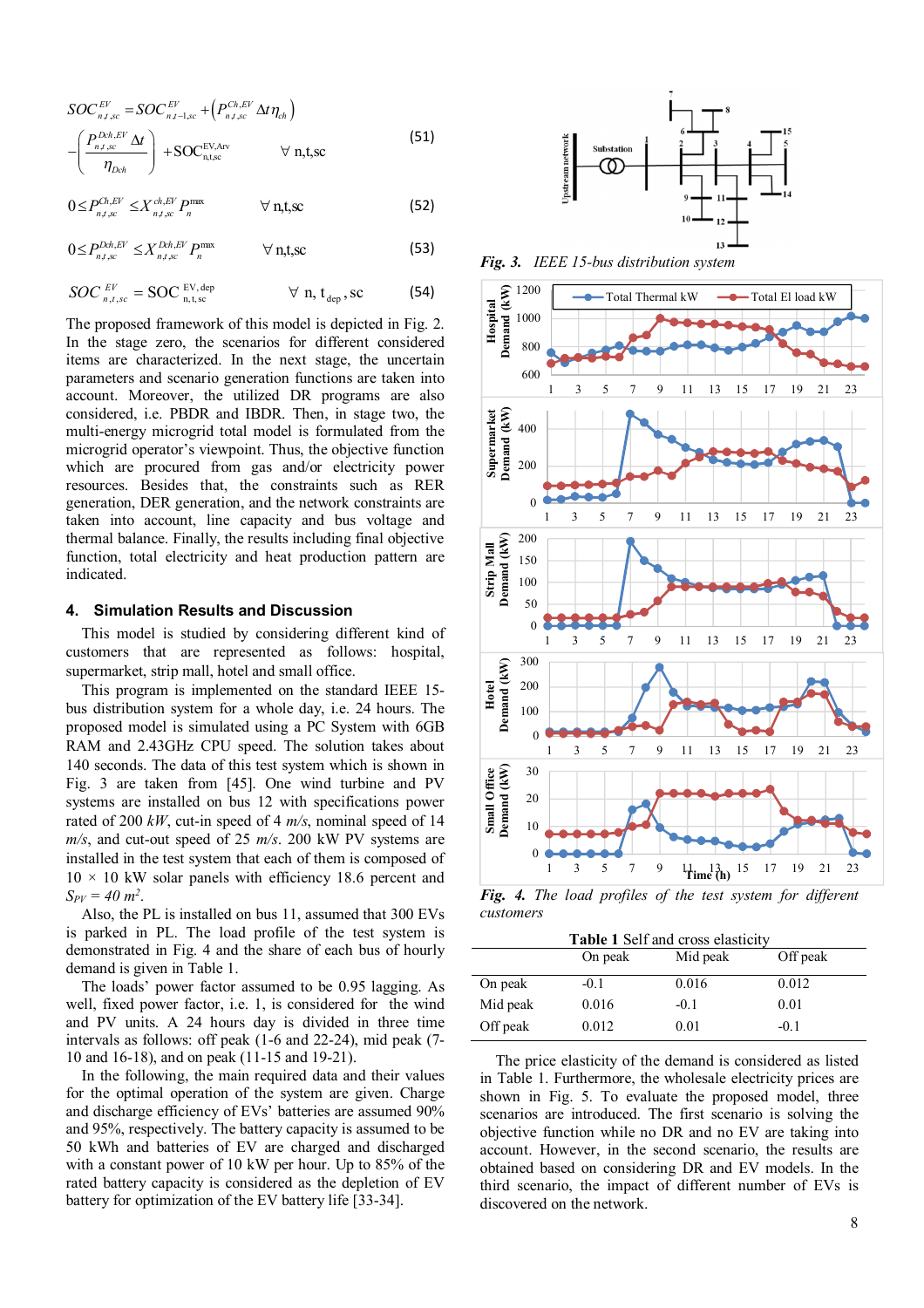Three scenarios are considered to investigate the effectiveness and advantages of the proposed problem.

#### • *Scenario 1: The absence of DR resources and EVs.*

The first scenario aims to evaluate the operational costs of the selected network. As it is shown in Table II, the objective function has a negative value that expresses the additional cost to operate the system and satisfy the existing constraints. The share of different electrical and thermal resources to provide the required electricity and heat values are illustrated by Fig. 6.



*Fig. 5. The wholesale electricity prices*



*Fig. 6. The total electricity (1st chart) and heat (2nd chart) production pattern in Scenario 1 (kW)*

**Table 2** The value and terms of the objective function in scenario 1

| 50010101          |        |          |         |     |   |   |
|-------------------|--------|----------|---------|-----|---|---|
| <b>Total OF</b>   | F1     |          |         | 74. |   |   |
| 323.343<br>-525.5 | $\sim$ | 3652.914 | 3982.90 | -   | - | - |
|                   |        |          |         |     |   |   |

**Table 3** The value and terms of the objective function in scenario 2

|                 |        | 500 |      |        |   |  |  |  |  |  |
|-----------------|--------|-----|------|--------|---|--|--|--|--|--|
| <b>Total OF</b> |        | F3  | F4   | F5     | O |  |  |  |  |  |
| 46              | 2530.7 |     | 46.9 | 242.03 |   |  |  |  |  |  |

#### *• Scenario 2: The presence of DR resources and EVs;*

In this scenario, 300 EVs have been considered besides the presence of DR resources. The positive value of objective function denotes an income in this scenario. Fig. 7 shows the electricity production patterns.

In this figure, DR potentials are shown as some virtual resources to overcome the electricity demand. In the peak period of time like 12-15 and 19-21, DR is scheduled to reduce the load and decrease the operation cost which lead to increase the income. Meanwhile, the reduced loads are shifted to some off-peak hours like 1-6 and 22-24. Moreover, the EVs are discharging when the wholesale electricity prices are high, while they are decided to be charged when the wholesale process are low. Therefore, in comparison to the previous scenario, the advantages of EVs and DR programs are utilized. Hence, an income is achieved in this scenario. The total load in the figure demonstrates the summation of various commercial customers and loss of the network. Accordingly, utilizing DR and EV aids not only to increase the income but also to fulfill the requirements of load side. Moreover, the strategies of different thermal resources are also illustrated in Fig. 7.



*Fig. 7. The total electricity (1st chart) and heat (2nd chart) production pattern in Scenario 2 (kW)*

#### *• Scenario 3: Sensitivity analysis of EV numbers*

The impact of number of EVs on different terms of income and cost of the operator is presented in Fig. 8. As can be seen from Fig. 8.a and Fig. 8.b, with increasing the number of EVs, although the microgrid operator gains more income of selling energy to EVs, it has to buy more energy from the upstream network to charge them. Moreover, although the microgrid can benefit from using the charged energy in the EVs at peak hours, the degradation cost of the batteries increases as illustrated in Fig. 8.d.

In order to show the effect of EV potential in the operation of the system, the objective function is calculated to different numbers of EVs. As it is shown in Fig. 9, when the number of EVs is less than 300, additional costs are needed for the operation of the system. However, if the penetration level of EVs in the system raised to be more than 210, the system operator could achieve some income. Indeed, the higher EV potential in the system could provide more income, since the operation of the system can be better managed to overcome the system constraints and satisfy the electricity and heat demand.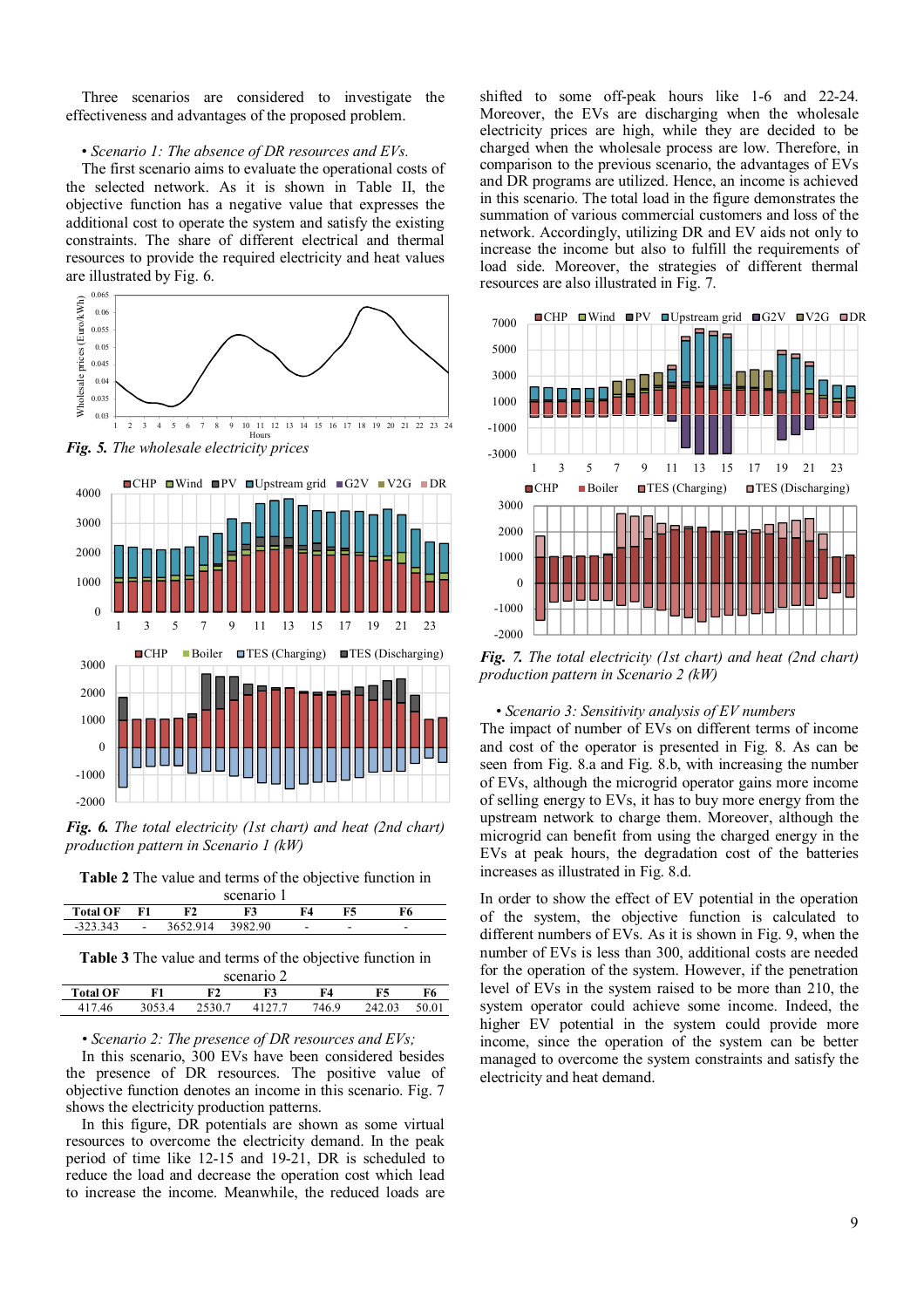

EVs paid to EV owners *Fig. 8. Impact of number of EVs on the income and cost of the operator*



*Fig. 9. The values of objective functions with different numbers of EVs in the system*

## **5. Conclusion**

This paper proposed an operational scheduling of a multi-energy microgrid considering the uncertain nature of renewable energy resources and EV parking lots. The multienergy system included CHP generation, thermal energy storage, and auxiliary boilers. In addition, price-based and incentive-based DR programs were modeled in the proposed multi-energy microgrid to manage a commercial complex, and a linearized AC power flow was utilized to model the distribution system including EVs. Utilizing DR and EVs could increase the income of the microgrid and fulfill the requirements of load side. Based on the obtained results, when the number of EVs increased, the system operator could achieve some income, since the operation of the system could be better managed to meet the system constraints and supply the electricity and heat demand. The numerical studies proved that well-management of EVs could make them an appropriate match for thermal energy systems in renewable-based microgrids. In future work, thermal energy network will be considered and implementation of demand response programs on the thermal loads will be modeled.

## **6. References**

[1] K. Alanne and A. Saari, "Distributed energy generation and sustainable development," Renew. Sustain. Energy Rev., vol. 10, no. 6, pp. 539–558, Dec. 2006.

[2] M. F. Akorede, H. Hizam, and E. Pouresmaeil, "Distributed energy resources and benefits to the environment," Renew. Sustain. Energy Rev., vol. 14, no. 2, pp. 724–734, Feb. 2010.

[3] G. Pepermans, J. Driesen, D. Haeseldonckx, R. Belmans, and W. D'haeseleer, "Distributed generation: definition, benefits and issues," Energy Policy, vol. 33, no. 6, pp. 787–798, Apr. 2005.

[4] H. Ren, W. Zhou, K. Nakagami, W. Gao, and Q. Wu, "Multi-objective optimization for the operation of distributed energy systems considering economic and environmental aspects," Appl. Energy, vol. 87, no. 12, pp. 3642–3651, Dec. 2010.

[5] M. Di Somma et al., "Operation optimization of a distributed energy system considering energy costs and exergy efficiency," Energy Convers. Manag., vol. 103, pp. 739–751, Oct. 2015.

[6] H. Jiayi, J. Chuanwen, and X. Rong, "A review on distributed energy resources and MicroGrid," Renew. Sustain. Energy Rev., vol. 12, no. 9, pp. 2472–2483, Dec. 2008.

[7] J. Han, L. Ouyang, Y. Xu, R. Zeng, S. Kang, and G. Zhang, "Current status of distributed energy system in China," Renew. Sustain. Energy Rev., vol. 55, pp. 288–297, Mar. 2016.

[8] Z. Zhou, J. Zhang, P. Liu, Z. Li, M. C. Georgiadis, and E. N. Pistikopoulos, "A two-stage stochastic programming model for the optimal design of distributed energy systems," Appl. Energy, vol. 103, pp. 135–144, Mar. 2013.

[9] E. Handschin, F. Neise, H. Neumann, and R. Schultz, "Optimal operation of dispersed generation under uncertainty using mathematical programming," Int. J. Electr. Power Energy Syst., vol. 28, no. 9, pp. 618–626, Nov. 2006. [10] R. Du and P. Robertson, "Cost-Effective Grid-Connected Inverter for a Micro Combined Heat and Power System," IEEE Trans. Ind. Electron., vol. 64, no. 7, pp. 5360–5367, Jul. 2017.

[11] T. Wakui, R. Yokoyama, and K. Shimizu, "Suitable operational strategy for power interchange operation using multiple residential SOFC (solid oxide fuel cell) cogeneration systems," Energy, vol. 35, no. 2, pp. 740– 750, Feb. 2010.

[12] S.-I. Gustafsson and B. G. Karlsson, "Linear programming optimization in CHP networks," Heat Recovery Syst. CHP, vol. 11, no. 4, pp. 231–238, Jan. 1991. [13] O. A. Shaneb, P. C. Taylor, and G. Coates, "Optimal online operation of residential μCHP systems using linear programming," Energy Build., vol. 44, pp. 17– 25, Jan. 2012.

[14] X. Q. Kong, R. Z. Wang, and X. H. Huang, "Energy optimization model for a CCHP system with available gas turbines," Appl. Therm. Eng., vol. 25, no. 2, pp. 377–391, Feb. 2005.

[15] X. Q. Kong, R. Z. Wang, Y. Li, and X. H. Huang, "Optimal operation of a micro-combined cooling, heating and power system driven by a gas engine," Energy Convers. Manag., vol. 50, no. 3, pp. 530–538, Mar. 2009.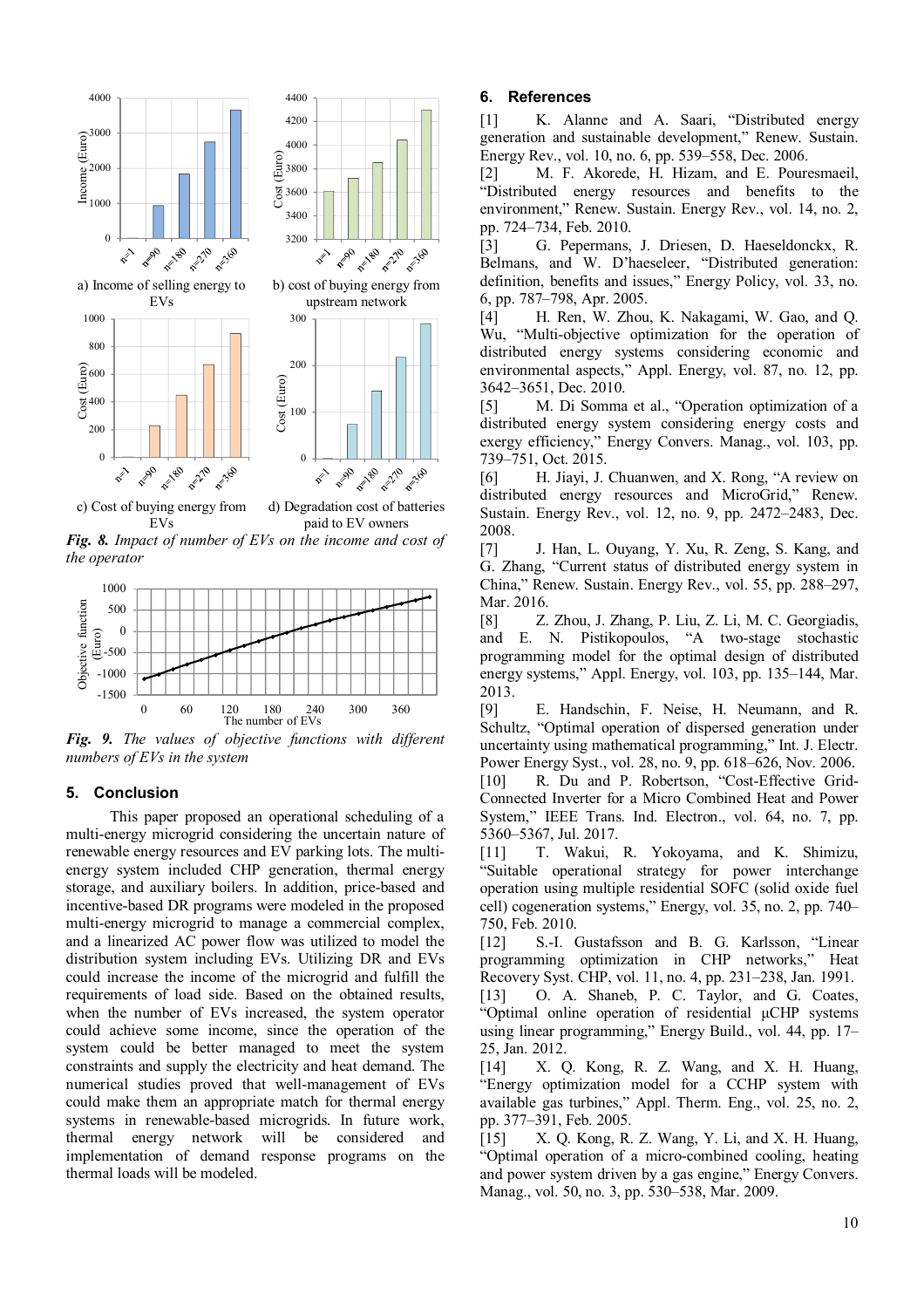[16] B. Yan et al., "Energy-efficient management of eco-communities," in 2013 IEEE International Conference on Automation Science and Engineering (CASE), 2013, pp. 106–111.

[17] X. Guan, Z. Xu, and Q. S. Jia, "Energy-Efficient" Buildings Facilitated by Microgrid," IEEE Trans. Smart Grid, vol. 1, no. 3, pp. 243–252, Dec. 2010.

[18] S. Habib, M. Kamran, and U. Rashid, "Impact analysis of vehicle-to-grid technology and charging strategies of electric vehicles on distribution networks – A review," J. Power Sources, vol. 277, pp. 205–214, Mar. 2015.

[19] J. Y. Yong, V. K. Ramachandaramurthy, K. M. Tan, and N. Mithulananthan, "A review on the state-of-theart technologies of electric vehicle, its impacts and prospects," Renew. Sustain. Energy Rev., vol. 49, pp. 365– 385, Sep. 2015.

[20] Z. Yang, K. Li, and A. Foley, "Computational scheduling methods for integrating plug-in electric vehicles with power systems: A review," Renew. Sustain. Energy Rev., vol. 51, pp. 396–416, Nov. 2015.

[21] "FERC: Industries - Reports on Demand Response<br>& Advanced Metering." [Online]. Available: & Advanced Metering." [Online]. Available: https://www.ferc.gov/industries/electric/indus-act/demand-

response/dem-res-adv-metering.asp. [Accessed: 05-Mar-2018].

[22] M. P. Moghaddam, A. Abdollahi, and M. Rashidinejad, "Flexible demand response programs modeling in competitive electricity markets," Appl. Energy, vol. 88, no. 9, pp. 3257–3269, Sep. 2011.

[23] H. A. Aalami, M. Parsa Moghaddam, and G. R. Yousefi, "Evaluation of nonlinear models for time-based rates demand response programs," Int. J. Electr. Power Energy Syst., vol. 65, pp. 282–290, Feb. 2015.

[24] M. Shafie-khah et al., "Optimal Behavior of Electric Vehicle Parking Lots as Demand Response Aggregation Agents," IEEE Trans. Smart Grid, vol. 7, no. 6, pp. 2654–2665, Nov. 2016.

[25] R. Afshan and J. Salehi, "Optimal operation of distribution networks with presence of distributed generations and battery energy storage systems considering uncertainties and risk analysis," J. Renew. Sustain. Energy, vol. 9, no. 1, p. 14102, Jan. 2017.

[26] G. R. Aghajani, H. A. Shayanfar, and H. Shayeghi, "Demand side management in a smart micro-grid in the presence of renewable generation and demand response," Energy, vol. 126, pp. 622–637, May 2017.

[27] S. Bahrami, V. W. S. Wong, and J. Huang, "Data Center Demand Response in Deregulated Electricity Markets," IEEE Transactions on Smart Grid, 2018.

[28] M. H. Amini, M. P. Moghaddam, and O. Karabasoglu, "Simultaneous allocation of electric vehicles' parking lots and distributed renewable resources in smart power distribution networks," Sustain. Cities Soc., vol. 28, pp. 332–342, Jan. 2017.

[29] S. Bahrami, M. H. Amini, M. Shafie-Khah, and J. P. S. Catalao, "A Decentralized Renewable Generation Management and Demand Response in Power Distribution Networks," IEEE Trans. Sustain. Energy, vol. 9, no. 4, pp. 1783–1797, Oct. 2018.

[30] P. Samadi, S. Bahrami, V. W. S. Wong, and R. Schober, "Power dispatch and load control with generation uncertainty," in 2015 IEEE Global Conference on Signal

and Information Processing (GlobalSIP), 2015, pp. 1126– 1130.

[31] M. H. Amini et al., "Demand Response in Future Power Networks: Panorama and State-of-the-art," Springer, Cham, 2019, pp. 167–191.

[32] S. Pazouki, A. Mohsenzadeh, and M. R. Haghifam, "Optimal planning of parking lots and DLC programs of Demand Response for enhancing distribution networks reliability," in 2014 IEEE PES General Meeting Conference Exposition, 2014, pp. 1–5.

[33] A. Zakariazadeh and S. Jadid, "Integrated Scheduling of Electric Vehicles and Demand Response Programs in a Smart Microgrid," Iran. J. Electr. Electron. Eng., vol. 10, no. 2, pp. 114–123, 2014.

[34] S. Tabatabaee, S. S. Mortazavi, and T. Niknam, "Stochastic scheduling of local distribution systems considering high penetration of plug-in electric vehicles and renewable energy sources," Energy, vol. 121, pp. 480–490, Feb. 2017.

[35] C. Z. Li, Y. M. Shi, and X. H. Huang, "Sensitivity analysis of energy demands on performance of CCHP system," Energy Convers. Manag., vol. 49, no. 12, pp. 3491–3497, Dec. 2008.

[36] A. Smith, R. Luck, and P. J. Mago, "Analysis of a combined cooling, heating, and power system model under different operating strategies with input and model data uncertainty," Energy Build., vol. 42, no. 11, pp. 2231–2240, Nov. 2010.

[37] C.-Z. Li, Y.-M. Shi, S. Liu, Z. Zheng, and Y. Liu, "Uncertain programming of building cooling heating and power (BCHP) system based on Monte-Carlo method," Energy Build., vol. 42, no. 9, pp. 1369–1375, Sep. 2010.

[38] S. Talari, M. Shafie-khah, G. J. Osório, J. Aghaei, and J. P. S. Catalão, "Stochastic modelling of renewable energy sources from operators' point-of-view: A survey," Renew. Sustain. Energy Rev., Jun. 2017.

[39] S. Talari, M. Yazdaninejad, and M.-R. Haghifam, "Stochastic-based scheduling of the microgrid operation including wind turbines, photovoltaic cells, energy storages and responsive loads," IET Gener. Transm. Amp Distrib., vol. 9, no. 12, pp. 1498–1509, Apr. 2015.

[40] M. Di Somma, G. Graditi, E. Heydarian-Forushani, M. Shafie-khah, and P. Siano, "Stochastic optimal scheduling of distributed energy resources with renewables considering economic and environmental aspects," Renew. Energy, vol. 116, pp. 272–287, Feb. 2018.

[41] S. Talari, M. Shafie-khah, F. Wang, J. Aghaei, and J. P. S. Catalão, "Optimal Scheduling of Demand Response in Pre-emptive Markets based on Stochastic Bilevel Programming Method," IEEE Trans. Ind. Electron., vol. PP, no. 99, pp. 1–1, 2017.

[42] M. Di Somma et al., "Multi-objective operation optimization of a Distributed Energy System for a largescale utility customer," Appl. Therm. Eng., vol. 101, pp. 752–761, May 2016.

[43] H. Aalami, G. R. Yousefi, and M. P. Moghadam, "Demand Response model considering EDRP and TOU programs," in 2008 IEEE/PES Transmission and Distribution Conference and Exposition, 2008, pp. 1–6.

[44] J. F. Franco, M. J. Rider, M. Lavorato, and R. Romero, "A mixed-integer LP model for the reconfiguration of radial electric distribution systems considering distributed